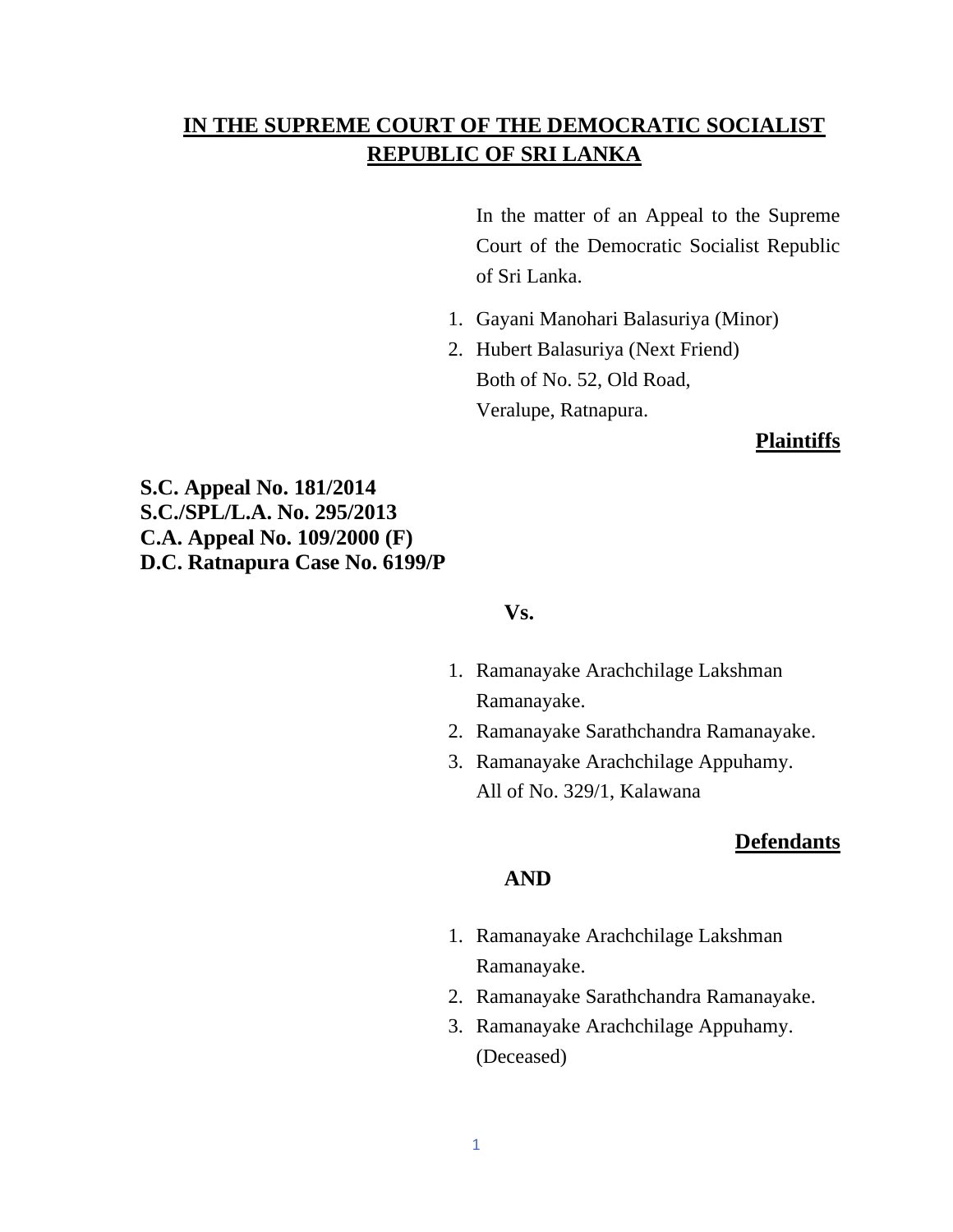- 3A. Ramanayake Arachchilage Lakshman Ramanayake.
- 3B. Ramanayake Sarathchandra Ramanayake All of 329/1, Kalawana.

## **Defendant-Appellants**

#### **Vs.**

- 1. Gayani Manohari Balasuriya (Minor)
- 2. Hubert Balasuriya (Next Friend) Both of No. 52, Old Road, Veralupe, Ratnapura.

## **Plaintiff-Respondents**

#### **AND NOW BETWEEN**

- 1. Gayani Manohari Balasuriya (Deceased)
- 1(A). Wijesinhage Priyantha Anuradha Wijesinghe
- 1(B). Sanuka Damsath Wijesinghe Both of 1/4/D/1, Kospelawinna Road, Weraluppa, Ratnapura.

# **Plaintiff-Respondent-Appellants**

## **Vs.**

- 1. Ramanayake Arachchilage Lakshman Ramanayake.
- 2. Ramanayake Sarathchandra Ramanayake.
- 3. Ramanayake Arachchilage Appuhamy (Deceased)
- 3A. Ramanayake Arachchilage Lakshman Ramanayake.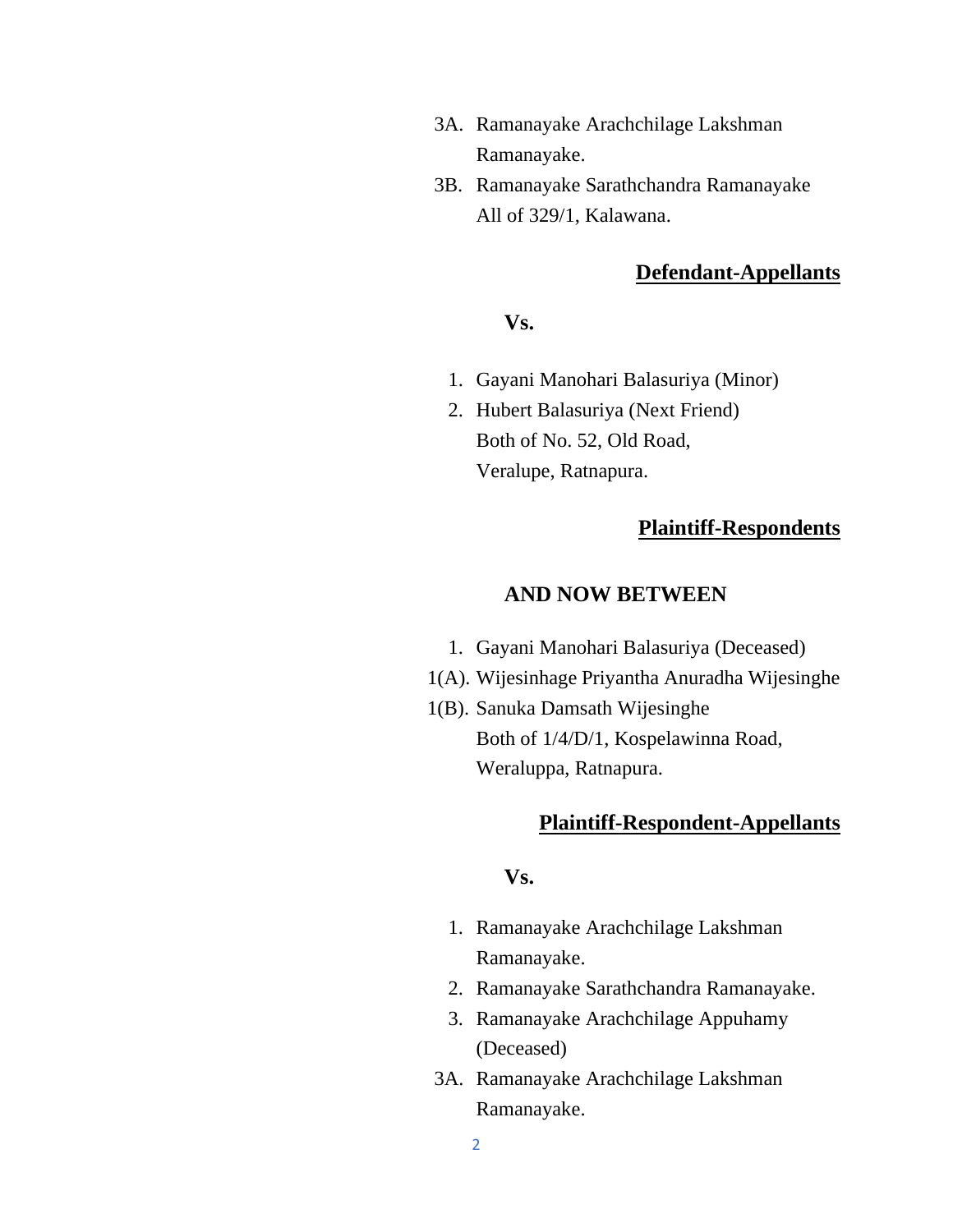3B. Ramanayake Sarathchandra Ramanayake All of 329/1, Near Lecam Walawwa, Ratnapura Road, Kalawana. **Defendants-Appellants-Respondents**

**Before: Murdu N.B. Fernando, PC, J. A.L. Shiran Gooneratne, J. Arjuna Obeyesekere, J.**

**Counsel:** R.M.D. Bandara with Ms. Lilanthi de Silva **for the 1A and 1B Substituted Plaintiff-Respondent-Appellants.**

> Anuruddha Dharmaratne with Indika Jayaweera **for the 1**<sup>st</sup>, 2<sup>nd</sup>, 3A **and 3B Defendant-Appellant-Respondents.**

**Argued on:** 20/07/2021

**Decided on: 16/12/2021**

# **A.L. Shiran Gooneratne J.**

This is an appeal filed against the Judgment dated 22/10/2013, delivered by the Court of Appeal, setting aside the Judgment of the District Court of Ratnapura, dated 22/02/2000.

The 1<sup>st</sup> Plaintiff-Respondent-Appellant, being a minor, instituted an action in the District Court of Ratnapura, through her next friend, the  $2<sup>nd</sup>$  Plaintiff-Respondent Appellant, (hereinafter referred to as the Plaintiff-Appellants) against the  $1<sup>st</sup>$ ,  $2<sup>nd</sup>$  and  $3<sup>rd</sup>$ Defendant-Appellant-Respondents (hereinafter referred to as the Defendant-Respondents) seeking to partition the land called "*Gedaragawa Hena*".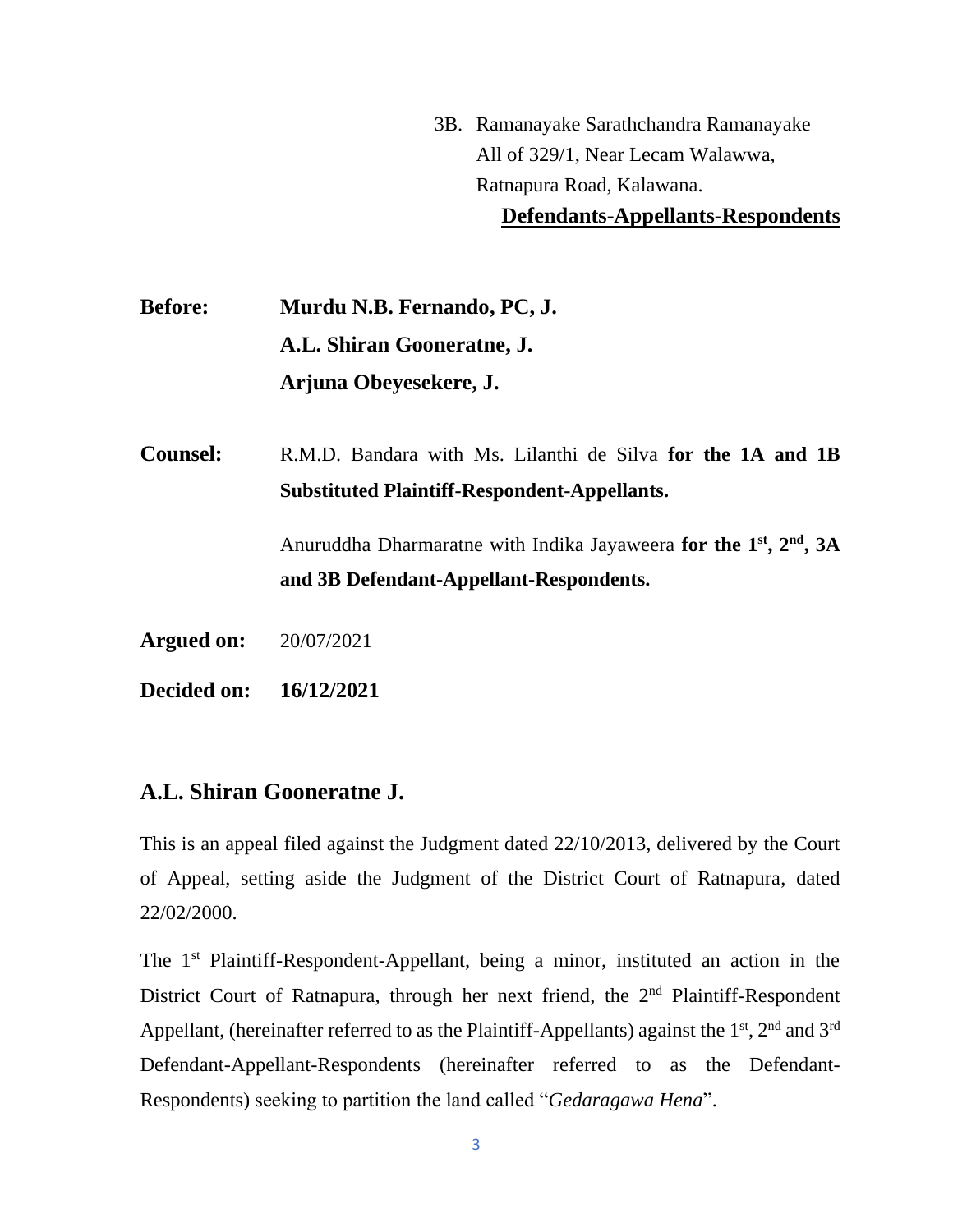By Plaint dated 12/10/1983, the Plaintiff-Appellants pleaded, *inter alia*, that;

- 1. by Deed No. 1792, dated 26/07/1956, Ratnayake Arachchilage Tillakaratne became the owner of the said land.
- 2. Ratnayake Arachchilage Tillakaratne who died intestate, had four children namely, Sumana Tillakaratne, Piyaratne Tillakaratne, Sujatha Tillakaratne and Padma Tillakaratne.
- 3. the said Sujatha Tillakaratne married under the Marriage Registration Ordinance during the life time of her father.
- 4. the 1<sup>st</sup> Plaintiff is the daughter of the said Sujatha Tillakaratne.
- 5. Sujatha Tillakaratne predeceased her father, intestate, leaving the 1<sup>st</sup> Plaintiff as the sole heir.
- 6. upon the death of Ratnayake Arachchilage Tillakaratne, the 1<sup>st</sup> Plaintiff, Sumana Tillakaratne, Piyaratne Tillakaratne and Padma Tillakaratne, each became entitled to an undivided  $1/4<sup>th</sup>$  share of the land.
- 7. the said Sumana Tillakaratne, Piyaratne Tillakaratne and Padma Tillakaratne, soled their rights of the land to the  $1<sup>st</sup>$  and  $2<sup>nd</sup>$  Defendants.

Accordingly, prayed for a declaration that the 1<sup>st</sup> Plaintiff is entitled to an undivided  $1/4$ <sup>th</sup> share of the corpus.

The Defendant-Respondents in their Statement of Claim dated 25/01/1994 pleaded, *inter alia*, that;

- 1 Ratnayake Arachchilage Tillakaratne died intestate and Sumana Tillakaratne, Piyaratne Tillakaratne and Padma Tillakaratne became entitled to their father's estate in its entirety.
- 2 Sujatha Tillakaratne having married in *diga* during the life time of her father forfeited her rights to paternal inheritance.
- 3 by Deed No. 275, dated 14/12/1981, the land in suit was transferred to the Defendant-Respondents who became entitled to the entire land in equal shares.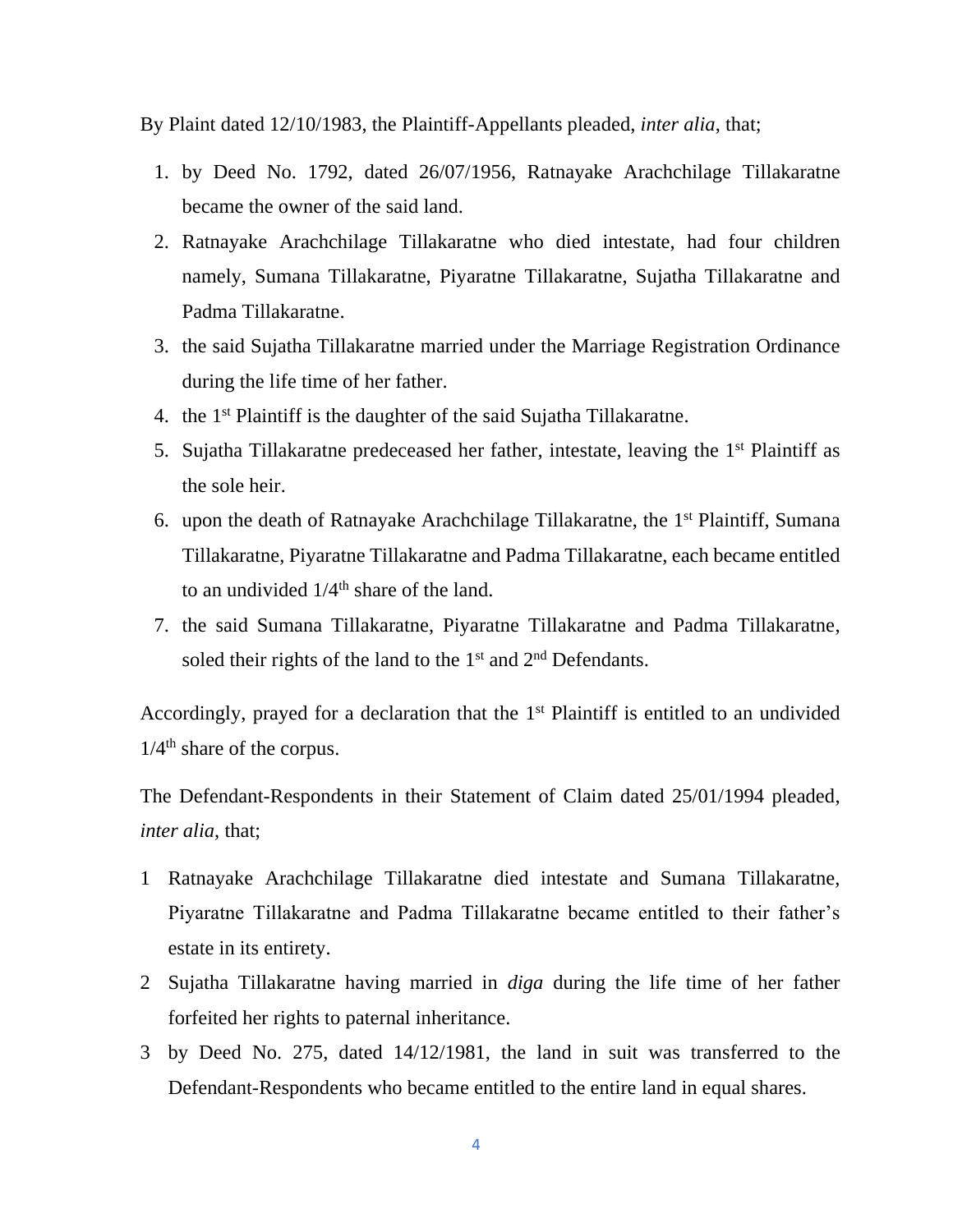4 the said Defendant-Respondents have acquired prescriptive title to the said land.

The learned District Judge by Judgment dated 22/02/2000, *inter alia*, held that, the 1st Plaintiff-Appellant, as the heir of the deceased Sujatha Tillakaratne, is entitled to an undivided  $1/4^{\text{th}}$  share of the corpus and allotted shares accordingly.

The Court of Appeal having considered the submissions made by both parties held that, the said Sujatha Tillakaratne married in *diga* and had forfeited her rights to paternal inheritance and by her conduct could not regain such rights in view of the mandatory provisions contained in Section 9(1) of the Kandyan Law (Declaration and Amendment) Ordinance. (hereinafter sometimes referred to as the Kandyan Law Ordinance)

When this case was taken up for support, the Court decided to grant Special Leave to Appeal on the questions of law set out in paragraph 9(i) to (vii) of the Petition dated 28/11/2013. However, on the date of the hearing, parties agreed to confine the present appeal to the questions of law set out in paragraph  $9(ii)$ ,  $9(v)$  and  $9(vii)$  of the Petition, which reads as follows;

Paragraph 9,

- (ii) did the Court of Appeal err in law holding that the marriage of Sujatha Tillakaratne who married under the General Marriage Ordinance was a *diga* marriage and thereby forfeited her rights to paternal inheritance
- (v) did the Court of Appeal err in not evaluating the evidence led before the District Court to determine whether the marriage is in *diga*
- (vii) when a Kandyan woman Marries under the General Marriage Ordinance, will it raise a presumption that the marriage is a *diga* marriage as held in *Lewis Singho vs. Kusumwathie and Another,* C.A No. 390/91(F), (2003) 2 SLR 128, decided by the Court of Appeal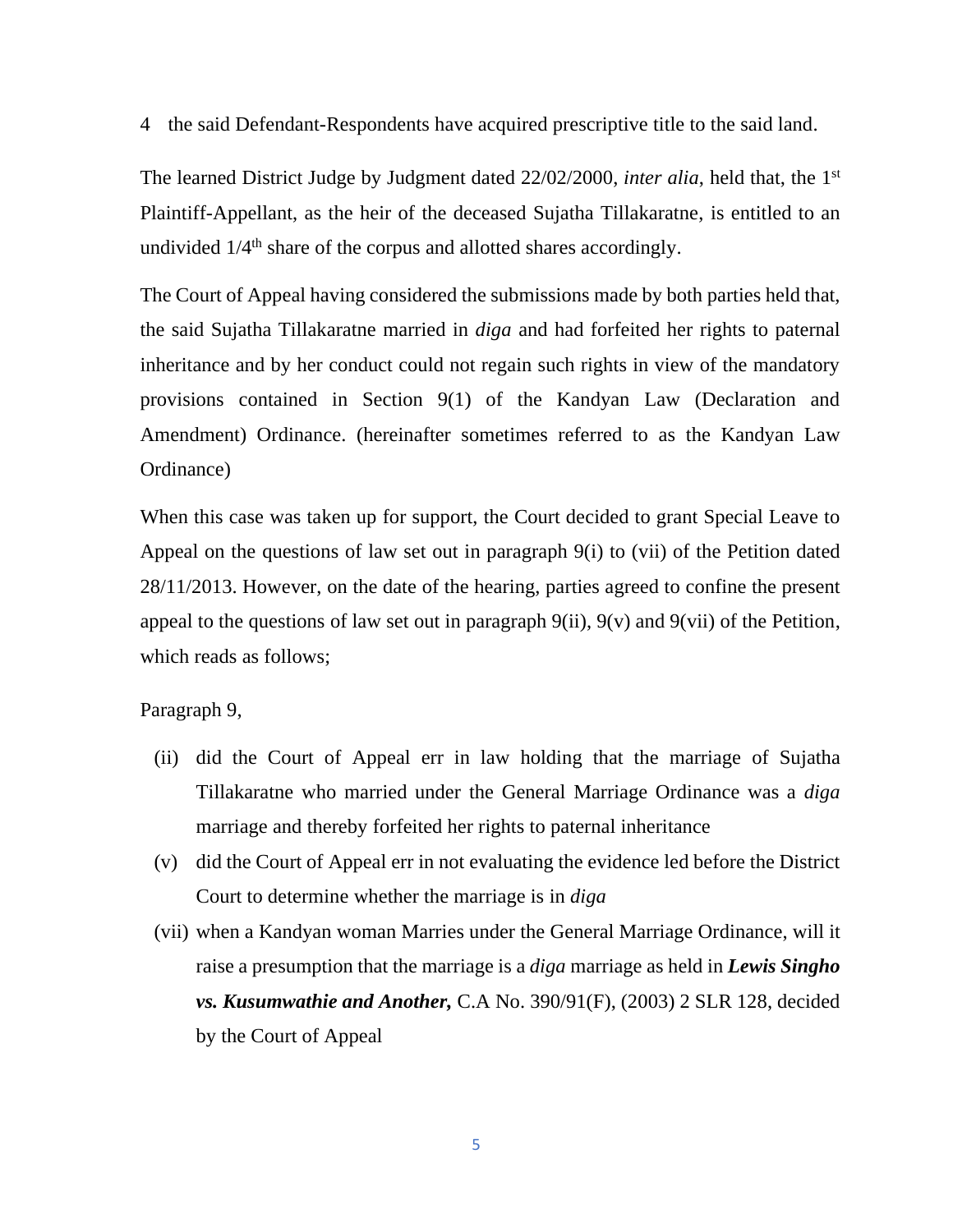At the hearing of this case, both parties agreed that the main question to be determined by this Court is, whether the presumption set out in Section 28(1) of the Kandyan Marriage and Divorce Act, No. 44 of 1952, (hereinafter sometimes referred to as the 1952 Act) apply in equal force to a Kandyan woman who contracts a marriage under the Marriage Registration Ordinance.

Sujatha Tillakaratne is a Kandyan woman, married under the Marriage Registration Ordinance in the life time of her father. The register under the Marriage Registration Ordinance has not provided to record whether a marriage is in *diga* or in *binna*. The position of the Plaintiff-Appellant is that the Marriage Registration Ordinance does not recognize two different kinds of marriage as *diga* or Binna and therefore, Section 3(1)(a) of the 1952 Act, or the presumption set out in Section 28(1) of the said Act will not apply. The Plaintiff-Appellant also contends that, succession to property of a party married in terms of the Marriage Registration Ordinance is necessarily to be determined by the nature of the marriage from subsequent conduct of the parties in order to decide on paternal inheritance as recognized in *Perera vs. Asilin Nona (1958) - 60 NLR 73*, *and Samarakoon vs. Samarakoon (2003) 2 SLR 321*.

The Plaintiff-Appellant further contends that in the absence of a casus omissus clause in Section 66 of the Kandyan Marriage and Divorce Act, the Act applies only to marriages contracted under the said Act and not applicable to marriages solemnized and registered under the Marriage Registration Ordinance or any other Act.

It is also the position of the Plaintiff-Appellant, that the presumption under Section 28(1) of the Kandyan Marriage and Divorce Act would apply only in instances where a marriage registration takes place in terms of Section 23(3) of the said Act and which does not indicate whether the marriage was in *diga* or in *binna*. Therefore, the rebuttable presumption applies only to a Kandyan marriage registered under Section 23(3) of the Kandyan Marriage and Divorce Act. It is submitted that in Section 39 of Ordinance No. 3 of 1870, the words *'if it does not appear in the register whether the marriage was contracted in diga or in binna'* makes reference only to a marriage registration under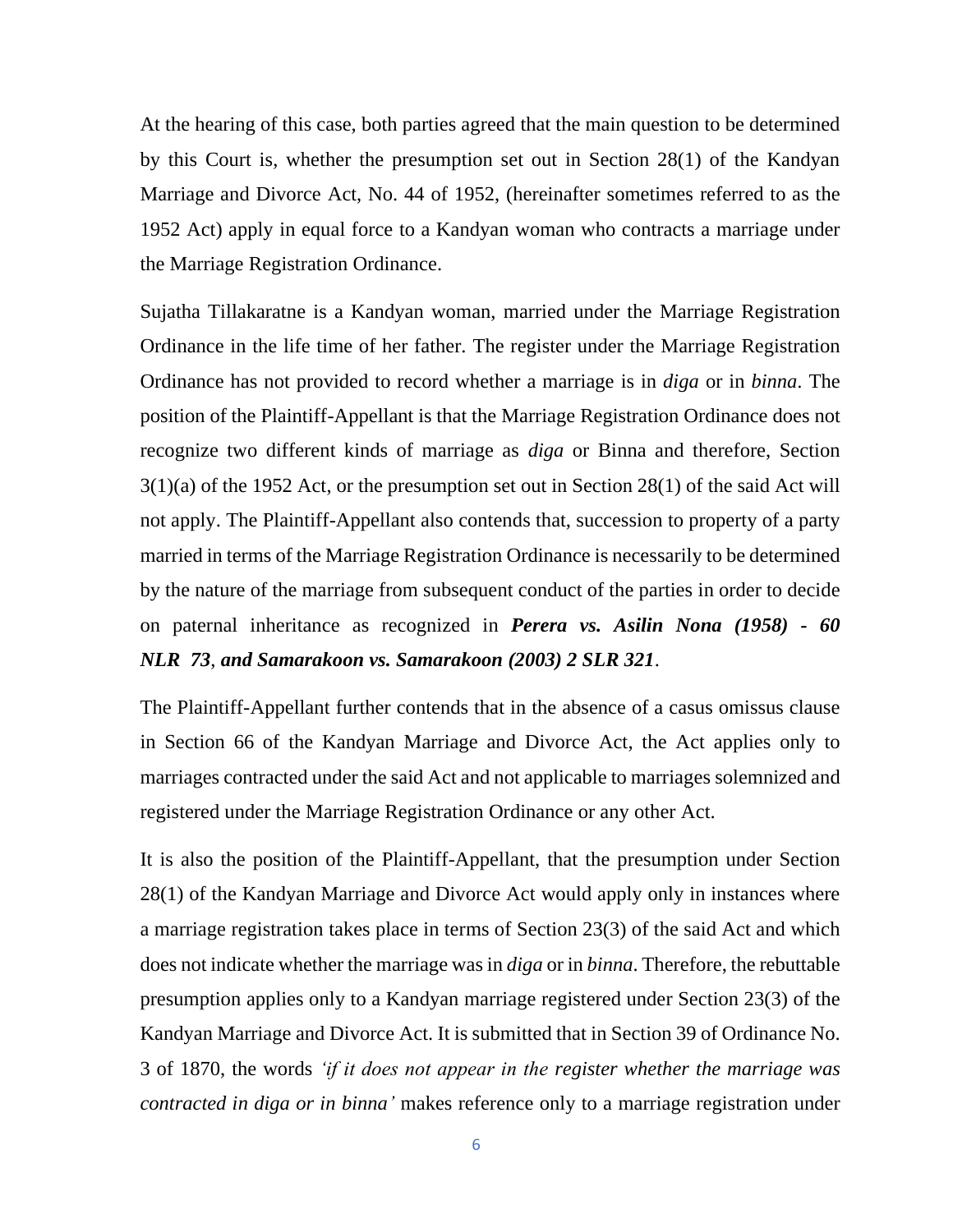the said Ordinance and therefore, removed any possibility of applying the rebuttable presumption to a marriage contracted under the Marriage Registration Ordinance.

In terms of Section 23 (1)(a)(ii) of the Kandyan Marriage and Divorce Act, when the nature of the marriage (whether in *diga or in binna*) is entered in the registration of marriage, in terms of Section 9 of the Kandyan Law, --- ' *no change after any such marriage in the residence of either party to that marriage and no conduct after any such marriage of either party to that marriage or of any other person shall convert or deemed to convert a binna marriage into a diga marriage or a diga marriage into a binna marriage or cause or be deemed to cause a person married in diga.'*

The Defendant-Respondent's position is that under Section 3(1)(a) of the Kandyan Marriage and Divorce Act, when a registration of marriage between persons subject to the Kandyan law is solemnized and registered under the Marriage Registration Ordinance, it *'shall not affect the rights of such persons, or of other persons claiming title from or through such persons, to succeed to property under and in accordance with the Kandyan law'*, and where it is not possible to record whether the marriage was in *diga* or in *binna*, in terms of Section 28(1) of the Kandyan Marriage and Divorce Act, it is presumed that the women married in *diga*, , until the contrary is proved. Therefore, it is contended that Sujatha Tillakaratne who was given away in *diga* marriage by her father is not entitled to a share of her family estate, until the presumption is rebutted.

The Counsel for the Defendant-Respondent, whilst placing reliance on the applicability of Section 28(1) of the Kandyan Marriage and Divorce Act and also Section 9(1) of the Kandyan Law Ordinance, questions the learned District Judge's failure to consider the applicability of the said laws.

**Applicability of Section 28(1) of the Kandyan Marriage and Divorce Act, when a woman contracts a marriage under the Marriage Registration Ordinance.**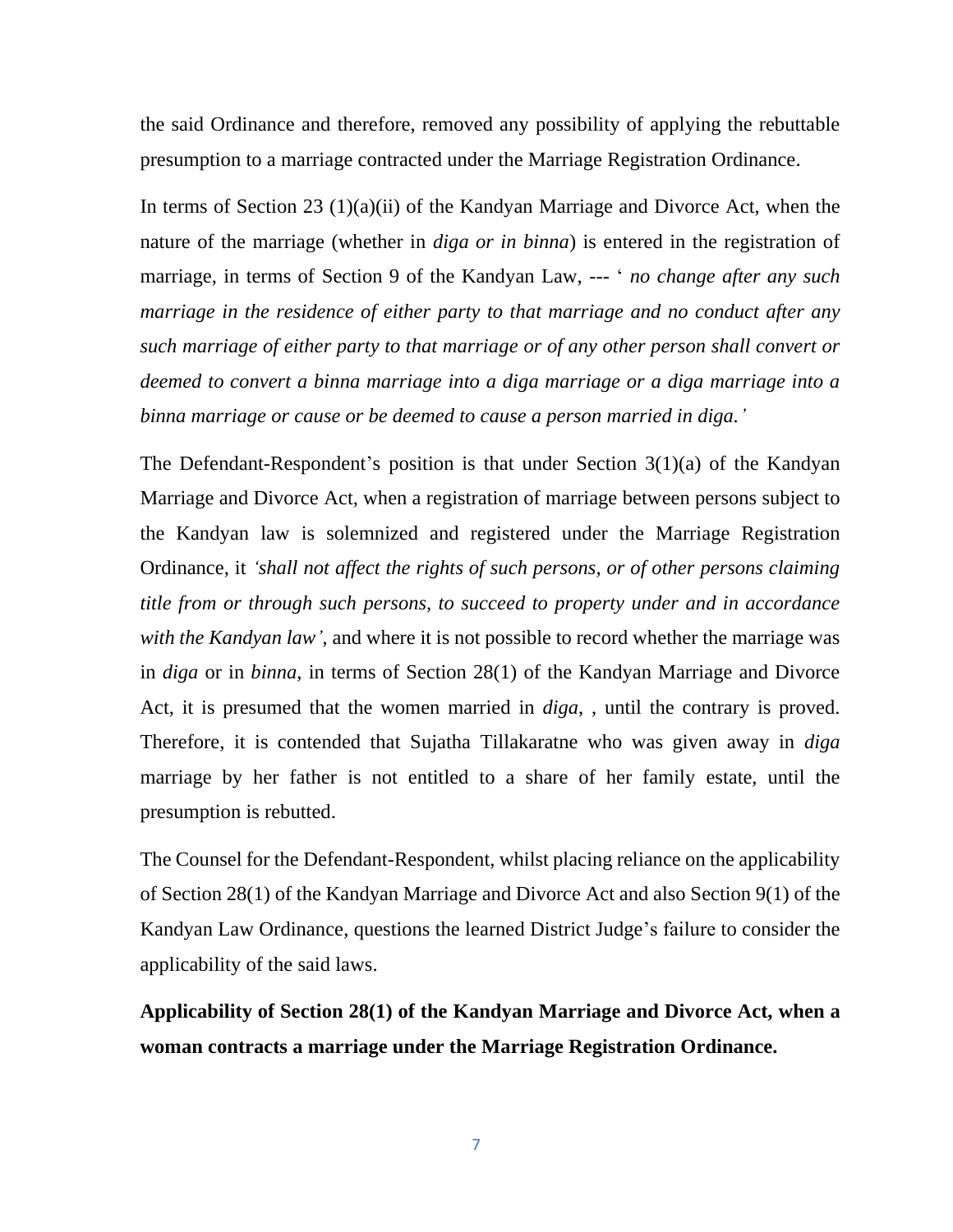The learned Counsel for the Plaintiff-Appellant submits that, a registration of marriage under the Marriage Registration Ordinance is not recognized as valid, under the Kandyan Marriage and Divorce Act and as such, the presumption contemplated under Section 28(1) of the said Act would not apply to Sujatha Tillakaratne.

It is apparent from the proceedings that, the parties to the action have accepted that they possess the required legal recognition and the capacity to contract a valid registration of marriage under the Marriage Registration Ordinance and that the parties are governed by the Kandyan Law. Moreover, both parties agree that the rights of succession claimed by the Plaintiff-Appellant depended on her marriage.

*In 1859, Ordinance No.13 of 1859 titled, An Ordinance to amend the law of marriage in the Kandyan provinces was enacted. Accordingly, customary Kandyan marriages ceased to be valid after 1859. The intent of the said Ordinance was to require all marriages since Ordinance No. 13 of 1859 to be registered. In the year 1870 the law was again amended by Ordinance No. 3 of 1870. ---"A marriage between a Kandyan and a non-Kandyan cannot be registered under Ordinance No. 3 of 1870. Such a union should be registered under the Marriage Registration Ordinance No. 19 of 1907". (A.B. Collin De Soysa, Digest of Kandyan Law, at page 15)* It was also "*the intention of the legislature that the special Kandyan Marriage Law and the general law of Ceylon should run concurrently and alternatively in the Kandyan Provinces"*. *(Sophia Hamine vs. Appuhamy. (1922) 23 NLR 353*

Marriages were also lawfully registered or solemnized according to the Marriage Registration Ordinance No. 19 of 1907. "*A marriage between Kandyans has been solemnized or registered under the said Ordinance of 1907, will not affect the rights of the parties, or the rights of persons claiming title from or through them to succeed to property according to the rules of the Kandyan law". (Section 2 of Ordinance No. 14 of 1909).*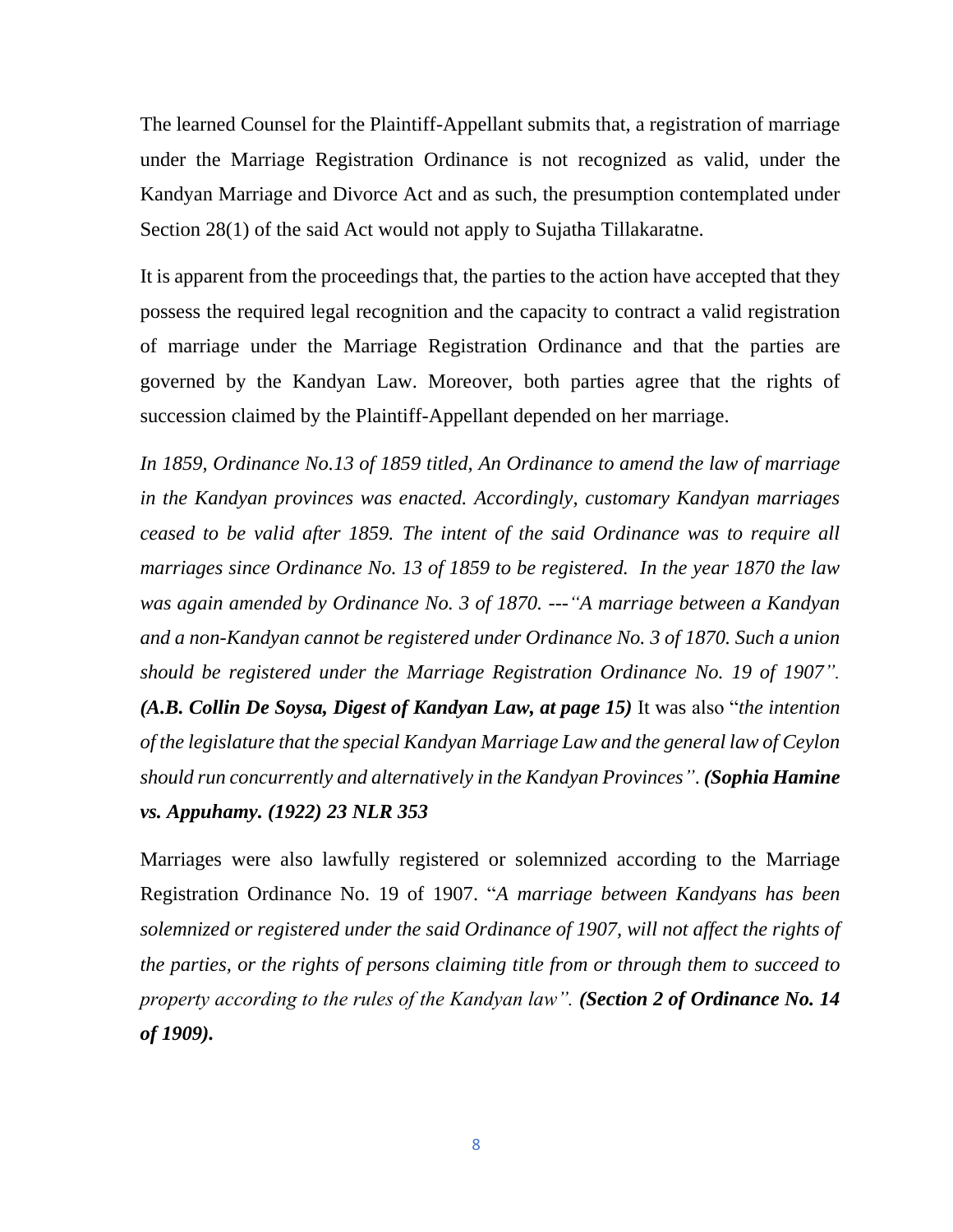The Kandyan Marriage and Divorce Act repealed Ordinance No 3 of 1870. The said Act was enacted to '*amend and consolidate the law relating to Kandyan Marriages and Divorces, and to make provisions for matters connected therewith or incidental thereto'*.

Section 3(2) of the Kandyan Marriage and Divorce Act reads thus;

*"the fact that a marriage, between persons subject to Kandyan law, is solemnized and registered under the Marriage Registration Ordinance shall not affect the rights of such persons, or of other persons claiming title from or through such persons, to succeed to property under and in accordance with the Kandyan law"*

Accordingly, the said Act amended and consolidated the law relating to Kandyan Marriage and Divorce between persons subject to Kandyan law or marriages solemnized and registered under the Marriage Registration Ordinance, claiming title under and in accordance with the Kandyan law.

In *Piyadasa and Another Vs. Babanis and Another (2006) 2 SLR 17*, the Court of Appeal held,

*"The fact that a marriage, between persons subject to Kandyan Law, is solemnized and registered under the Marriage Registration Ordinance shall not affect the rights of such persons, or the other persons claiming title from or through such persons, to succeed to property under and in accordance with the Kandyan Law."*

A similar conclusion was arrived in *Lewis Singho Vs. Kusumawathie and Others (2003) 2 SLR 128,* where the Court of Appeal held that,

*"It is interesting to note that section 3(2) of the Marriage and Divorce (Kandyan) Act provides that a marriage between persons subject to Kandyan Law, solemnized and registered under the Marriage Registration Ordinance shall not affect the rights of such persons or of persons claiming rights through them to succeed to property under the Kandyan law".*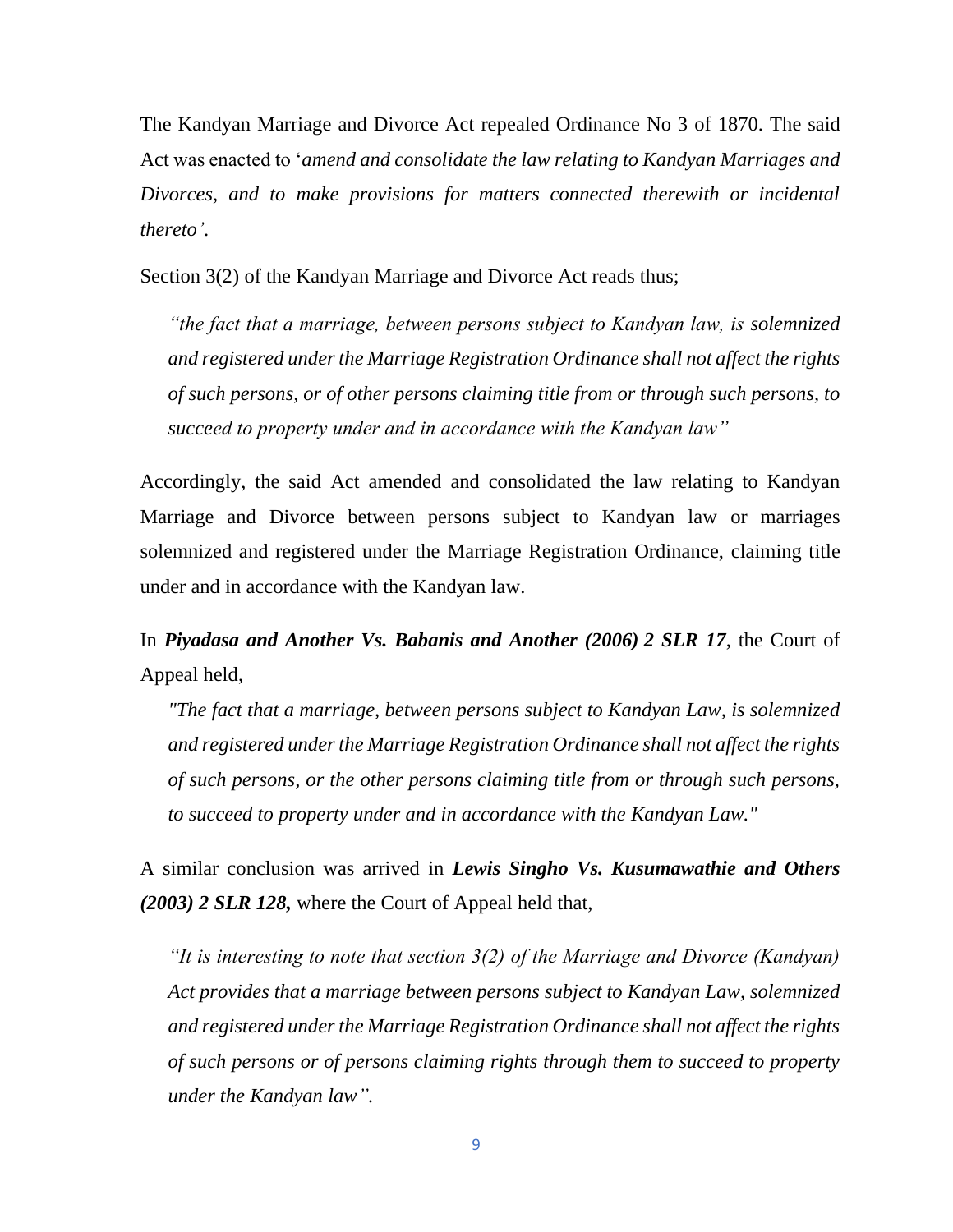In the circumstances, there is no doubt that the intention of the legislature in enacting Section 3(2) of the said Act was not only to recognize a marriage registration entry made under section 23(3) of the Act, but also to recognize a marriage between persons solemnized and registered under the Marriage Registration Ordinance as a marriage recognized under the Kandyan law.

#### **The Presumption in Section 28(1) of the Kandyan Marriage and Divorce Act**

In terms of Section 28(1) of the Kandyan Marriage and Divorce Act, if there is no entry made in the marriage register to state that the marriage was in *diga* or in *binna*, it is presumed that such a marriage is in *diga*, until the contrary is proved.

As observed earlier, Sujatha Tillakaratne contracted a marriage under the Marriage Registration Ordinance and in the absence of an entry in the certificate of marriage with regard to its nature, in terms of the presumption recognized under Section 28(1), Sujatha's marriage is presumed to be a marriage in *diga*.

In terms of Section 3(2) of the Kandyan Marriage and Divorce Act, a marriage registered under the Marriage Registration Ordinance shall not affect the rights of such person claiming title to succeed to property under and in accord with the Kandyan Law.

The Court of Appeal having considered the submissions made by both parties, by Judgment dated 22/10/2013, held that,

*"the said Sujatha Tillakaratne who had married in diga had forfeited her rights to the parental inheritance and hence by conduct she could not regain such rights in view of the mandatory provisions contained in section 9 (1) of the Kandyan Law Ordinance".* 

Relying on Section 28(1) of the 1952 Act, the Court presumed that Sujatha Tillakaratne contracted a *diga* marriage and accordingly held that, the parties married after coming into operation of the Kandyan Law Ordinance, and therefore cannot regain *binna* rights or *diga* rights on account of their conduct, in terms of Section 9(1) of the said Ordinance.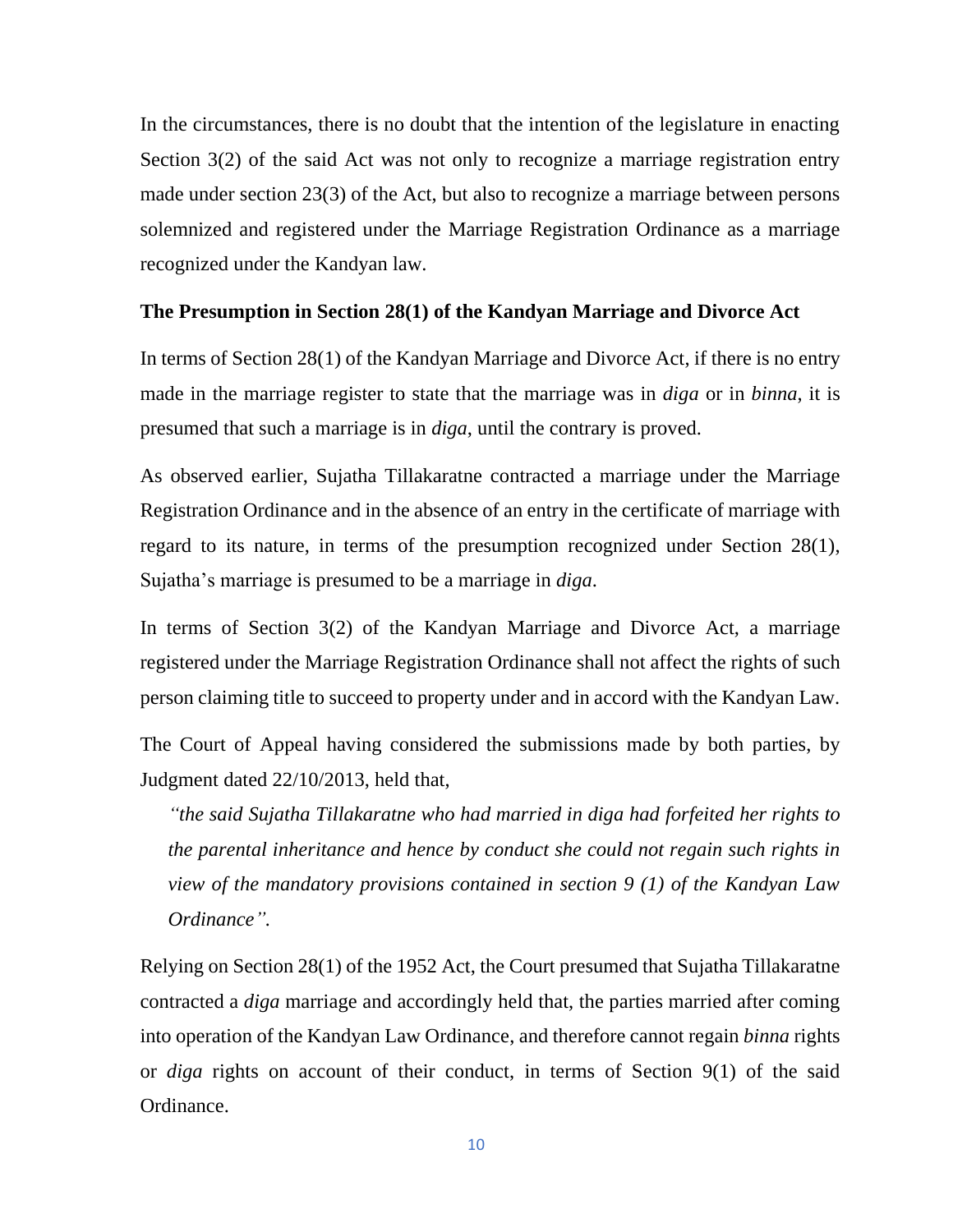The Court cited the case of *Gunasena and others vs. Ukku Menika and others (1976)- 78 NLR 529,* where it was held that,

*"No conduct after any such marriage of either party to that marriage or any other person shall cause or be deemed to cause a person married in diga to have the rights of succession of a person married in binna to have the rights of succession of a person married in diga."*

*Gunasena and others vs. Ukku Menika and others (supra)*, considered the question, whether Ukku Menika 2<sup>nd</sup> Respondent, Kiri Menika 3<sup>rd</sup> Respondent, and Dingiri Menika 4<sup>th</sup> Respondent, the three daughters of the deceased Ranhoti Pedi Durayalage Sendiya of Galbodagama, each of whom had been married out in *diga* before Sendiya's death had reacquired *binna* rights. In the said action, it was not in issue as to whether the three daughters married in *diga* or in *binna*.

In the present case, the certificate of marriage did not say whether the marriage was in *diga* or in *binna*. The Court of Appeal presumed that the marriage was in *diga* and applied the ratio decidendi in *Gunasena and others vs. Ukku Menika and others (supra)* and held that the rights of succession of Sujatha Tillakaratne came under Section 9(1) of the Kandyan Law Ordinance.

Section 28(1) of the 1952 Act clearly contemplates a registration of marriage which does not indicate whether the marriage was contracted in *diga* or in *binna* as oppose to Section 9(1) of the Kandyan Law Ordinance which makes reference to *"A marriage contracted after the commencement of this Ordinance in binna or in diga"---- " and shall have full effect as such; and no change after any such marriage in the residence of either party to that marriage and no conduct after any such marriage of either party to that marriage shall convert or deemed to convert a binna marriage into a diga marriage or a diga marriage into a binna marriage ---"* 

In terms of Section 9(1) of the Kandyan Law Ordinance, as long as the existence of the marriage, (until dissolved) it is not possible to change on account of their residence or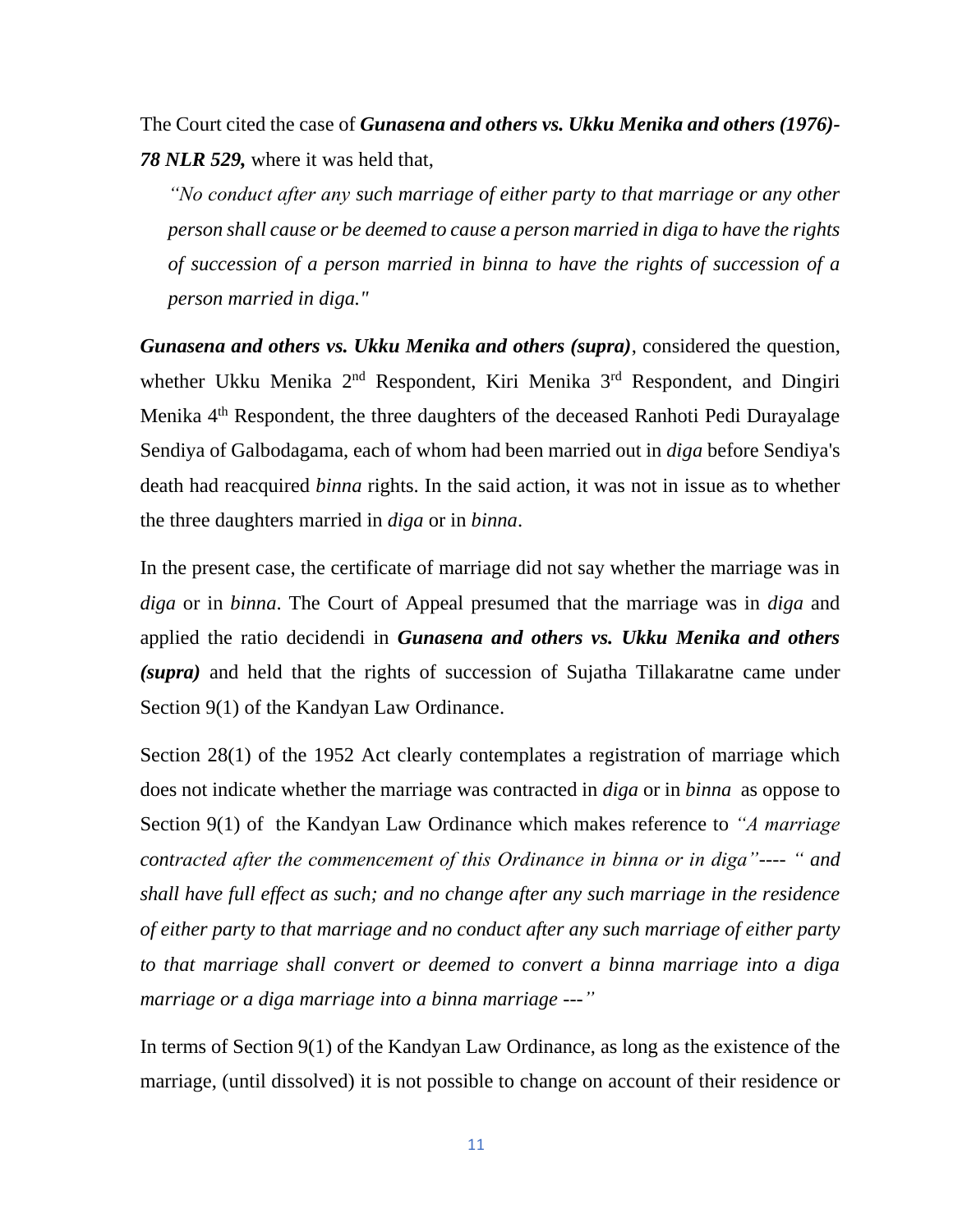conduct, the nature of the marriage entered in the marriage register and shall have full effect of the marriage contracted.

The Court of Appeal applied the presumption under Section 28(1) of the 1952 Act, and having considered Section 9(1) of the Kandyan Law Ordinance, held that "the said Sujatha Tillakaratne who had married in *diga*, had forfeited her rights to the estate of her deceased father on the presumption that she had contracted a marriage in *diga*.

In the absence of form of marriage in the register, the Court of Appeal nor the trial court applied the best evidence rule to the necessary evidence led in proceedings to decide on the rights of inheritance and succession depended on the bond of matrimony, in order to consider the rebuttable presumption as recognized under Section 28(1) of the 1952 Act.

Section 28(1) of the said Act, reenacted the provisions of Section 39 of the 1870 Ordinance and retained the "best evidence" rule. (*Jayasinghe vs. Kiribindu and others (1997) 2 SLR 1*)

In terms of Section 39 of Ordinance No. 3 of 1870, the entry in the register of marriages is deemed to be the best evidence of the marriage contracted. If it does not appear in the register whether the marriage was contracted in *diga* or in *binna*, such marriage should be presumed to have been contracted in *diga* until the contrary is shown.

*"The rights of inheritance and succession depend chiefly on the bond of matrimony, and wedlock, as sanctioned by the coventional or common law of this country, subsists in two deferent forms, the Deega and the Beena. When a woman is given away in marriage, and is, according to the terms of the contract, removed from her parent's abode, and is settled in the house of her husband, it is a conjugality in Deega. On the contrary, where the bride-groom is received into the house of the bride, and according to stipulation abides therein permanently, it is a marriage in Beena" (Niti Nighanduwa by J. Armour at page 10)*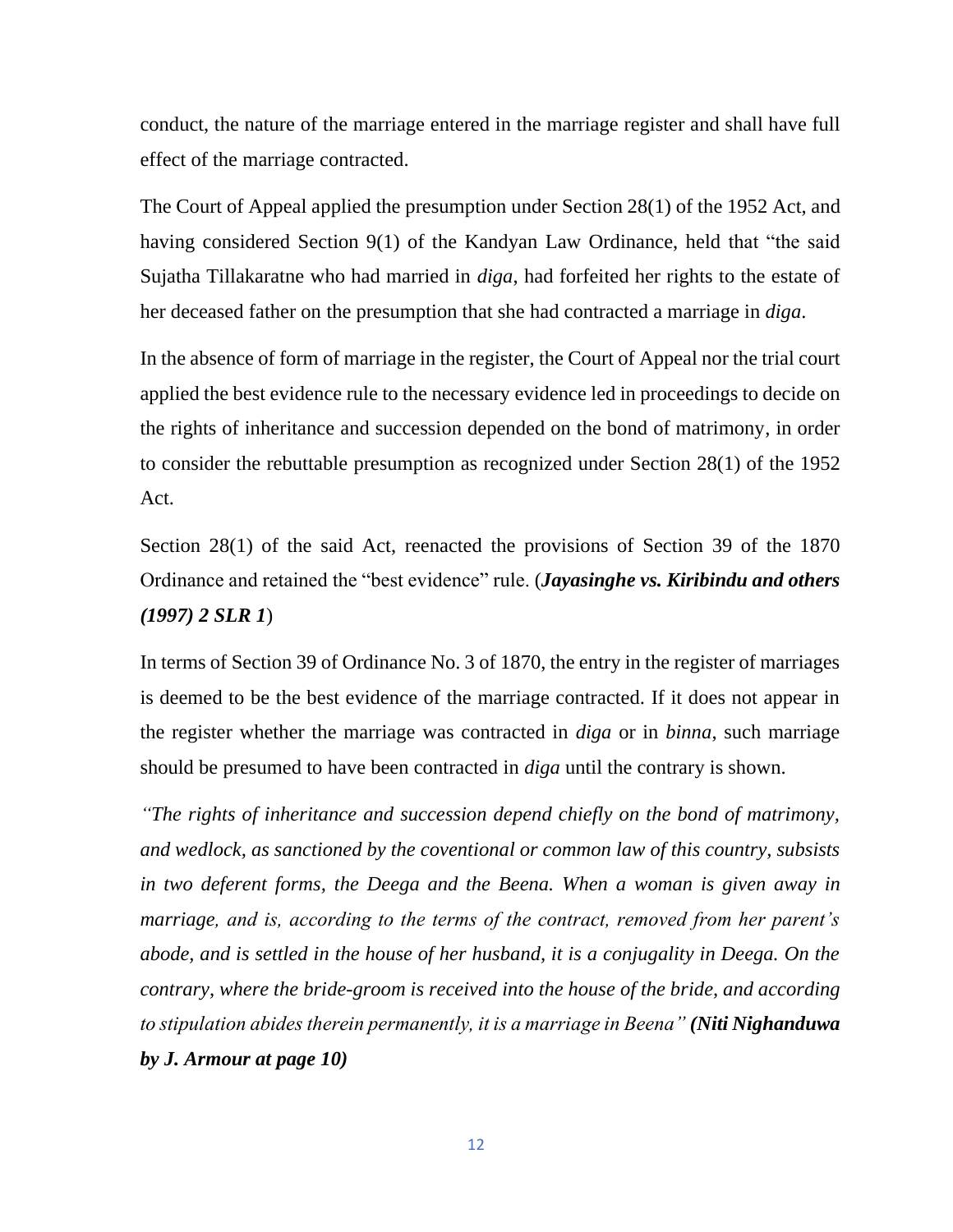The Supreme Court in *Jayasinghe vs. Kiribindu and others (supra)*, having considered the question *"Was the marriage in diga or binna?"* held that, *"there is no definition of what these terms mean in the Ordinance, and therefore the matter must be decided by reference to the principles of Kandyan Law".*

#### **The 'Best Evidence' rule**

As noted earlier, the best evidence rule was introduced by Section 39 of Ordinance No. 3 of 1870 and was retained in the Kandyan Marriage and Divorce Act.

Section 28(1), states that the registration under the said Act of a Kandyan marriage shall be the best evidence before all courts and in all proceedings in which it may be necessary to give evidence of the marriage.

In *Manipitiya vs. Wegodapola (1922) 24 NLR 129*, the Supreme Court having considered that the defendants were married on  $3<sup>rd</sup>$  of June 1904, observed that the parties severally gave notice of marriage in which each declared that the marriage was to be in *diga*, and the register of marriages sets out that the marriage was in *diga*. Accordingly, the Court held,

*"The Amended Kandyan Marriage Ordinance, 1870, made the validity of the marriage turn on the contract only, and section 39 by declaring that the entries in the register should be the " best evidence " of the marriage contracted, and of the other facts stated therein cannot mean that the entries should be conclusive in matters of fact not existing at the time of the entry. Now it has been held by De Sampayo J. in the case of Menikhamy vs. Appuhamy, that the forfeiture of the bride's rights in the paternal estate turns on the question of fact, whether the bride*  left the parental home in accordance with the contract. In the absence of evidence *there would be a presumption that the terms of the contract relating to residence had been carried out, but I can see no good reason for excluding oral testimony relating to the carrying out of this term of the contract, which was not a matter of fact occurring at the time of the contract".*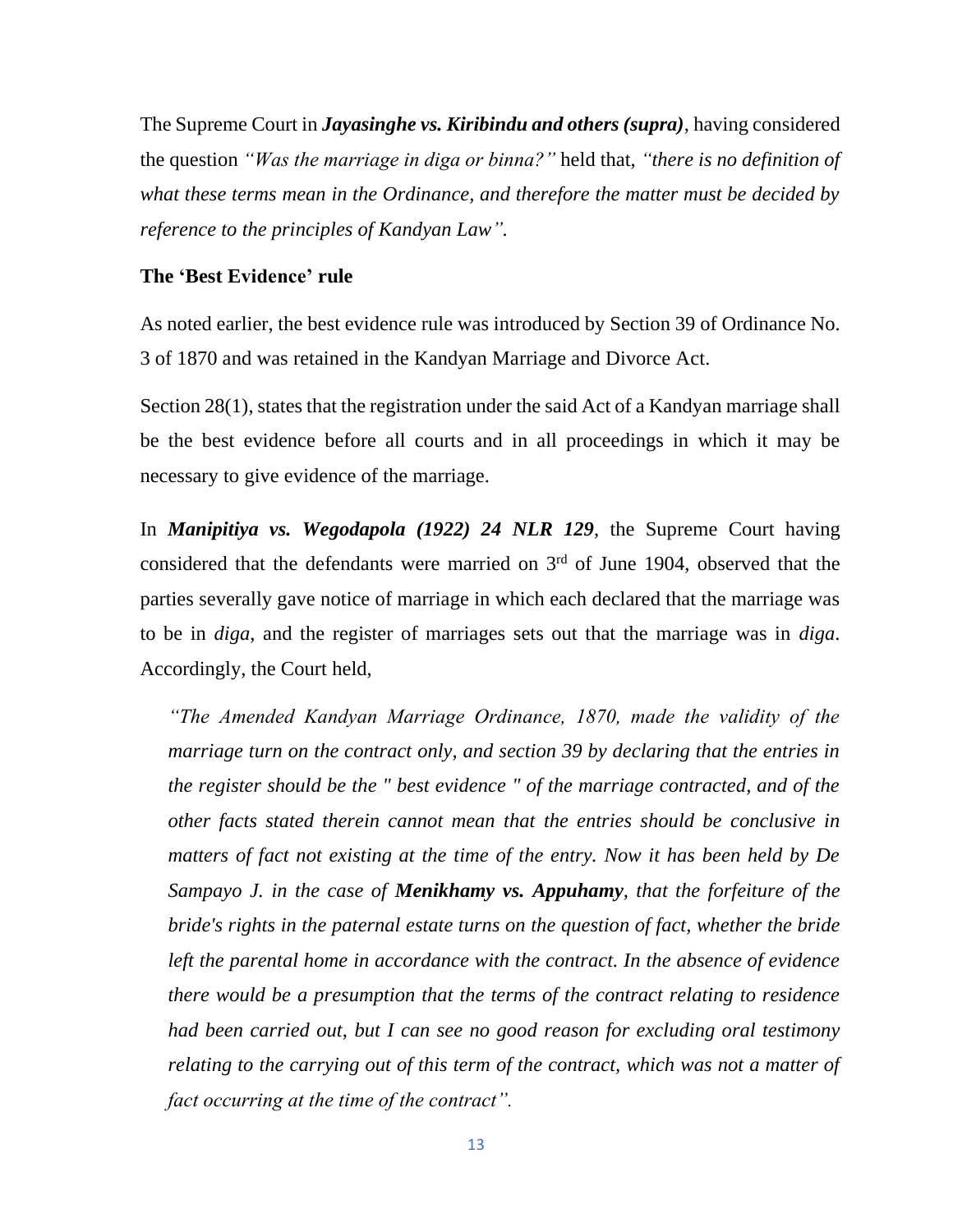The Supreme Court having concluded that the entry in the marriage register cannot be conclusive in matters of fact not existing at the time of entry, further held that *"In the absence of evidence, there would be a presumption that the terms of the contract relating to residence have been carried out"*, and stressed the importance of matters of fact to be considered to rebut the presumption recognized under Section 39 of the Ordinance.

In *Jayasinghe vs. Kiribindu and others (supra),* where the relevant entry in the certificate of marriage was written as *diga*, the Court held that *"the residence is only evidence of the character of the marriage. It is not conclusive evidence".*

In *Perera vs. Aselin Nona (1958) - 60 NLR 73*, Basnayake CJ held that,

*"If the marriage had been registered under the Kandyan Marriage Ordinance the*  register would have indicated whether the marriage was in binna or diga. Such an *entry though not conclusive proof of the fact that the marriage was in binna or diga would be an indication of the kind of marriage the contracting parties had in mind and is binding as far as they and their respective representatives in interest are concerne.*

In *Samarakoon vs. Samarakoon and another (2003) 2 SLR 321*, the Court of Appeal considered that the marriage certificate being one under the Marriage Registration Ordinance and when there is no indication as to whether the marriage was in fact a *diga* or *binna,* taking into consideration the necessary evidence held, 'there is no cogent evidence of a severance with the mulgedera so essential to a *diga* marriage"

As already mentioned, the Plaintiff - Appellant contends that succession to property of a party married in terms of the Marriage Registration Ordinance is necessarily to be determined by the nature of the marriage from subsequent conduct of the parties in order to decide on paternal inheritance as recognized in *Perera vs. Asilin Nona (1960) NLR 73* and *Samarakoon vs. Samarakoon (2003) 2 SLR 321*. On this issue, firstly, the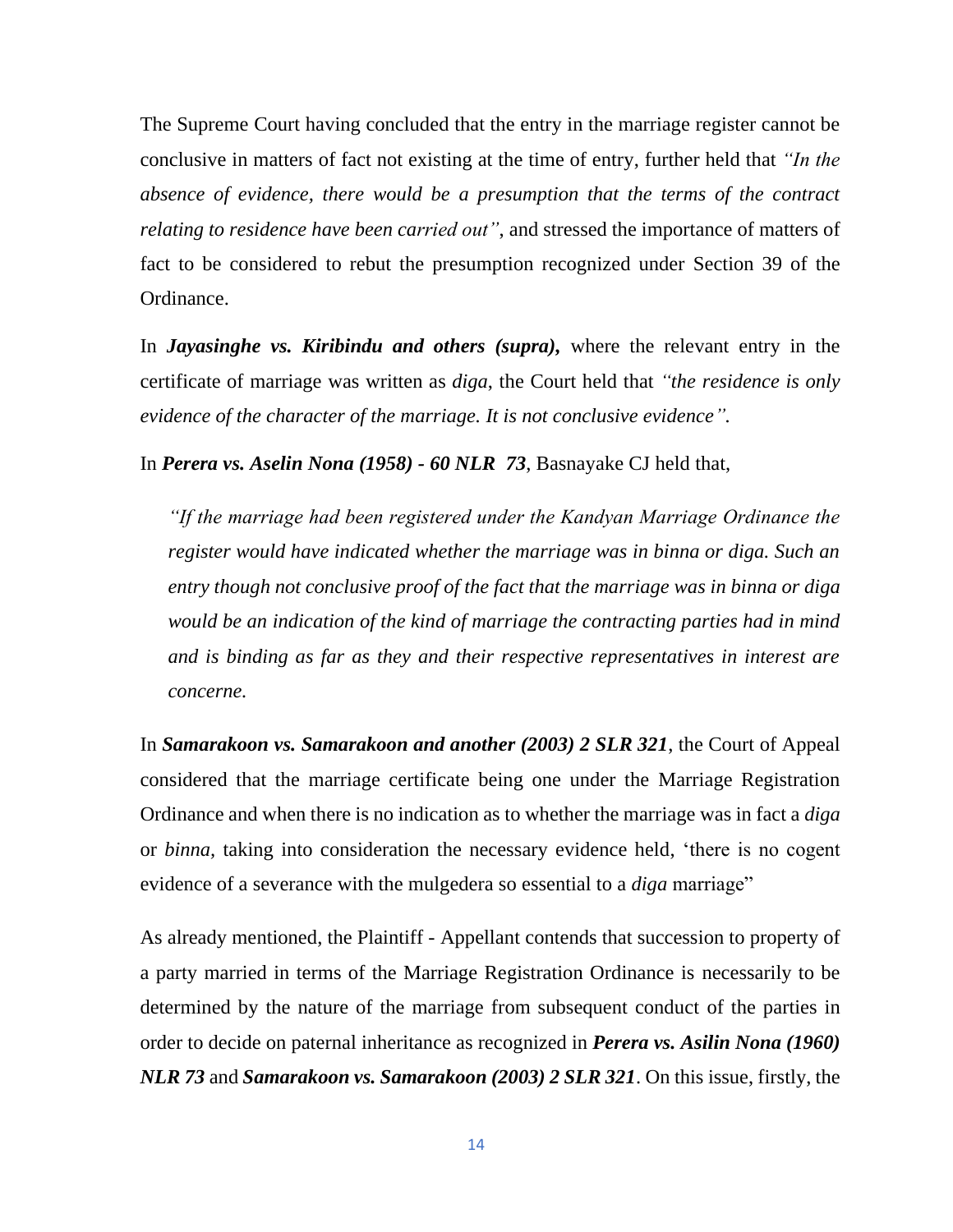Defendant-Respondent contends that, both the above cases, dealt with marriages prior to the enactment of the Kandyan Marriage and Divorce Act, No. 44 of 1952, and secondly, that there was no presumption of marriage in *diga* similar to Section 28(1) of the 1952 Act, prior to 1952.

It is correct to state that both the above cited cases, *Perera vs. Aselin Nona* and *Samarakoon vs. Samarakoon and another (supra)*, dealt with marriages contracted prior to the enactment of the Kandyan Marriage and Divorce Act. However, as observed earlier, the entry in the register of marriages and in the register of divorces being the best evidence of the marriage contracted or dissolved by the parties and of the other facts stated therein, was introduced by Section 39 of Ordinance No. 3 of 1870 and retained in the Kandyan Marriage and Divorce Act. Therefore, the contention, that the law as it stood prior to 1952, did not have a presumption of a *diga* marriage similar to Section 28(1) of the 1952 Act, is incorrect.

Therefore, it is clear that the Supreme Court in decisions prior to the 1952 Act, applied the best evidence rule in recognition of the presumption under Section 39 of the Ordinance No. 3 of 1870, when the register is silent as to the nature of marriage and also applied in matters relating to the character of marriage arising under Section 9(1) of the Kandyan Law Ordinance.

The Counsel for the Defendant-Respondent has placed much reliance on the Court of Appeal Judgment in *Lewis Singho Vs. Kusumawathie and Others (2003) 2 SLR 128,* where the question of law to be decided was whether the deceased Plaintiffs mother, Enso Nona who married in *diga* was entitled to succeed to her father's premises in suit. Enso Nona's marriage certificate was issued under the Marriage Registration Ordinance. The Court considered that, the certificate of marriage of Enso Nona is one issued under the Marriage Registration Ordinance, where an entry with regard to the nature of marriage is absent.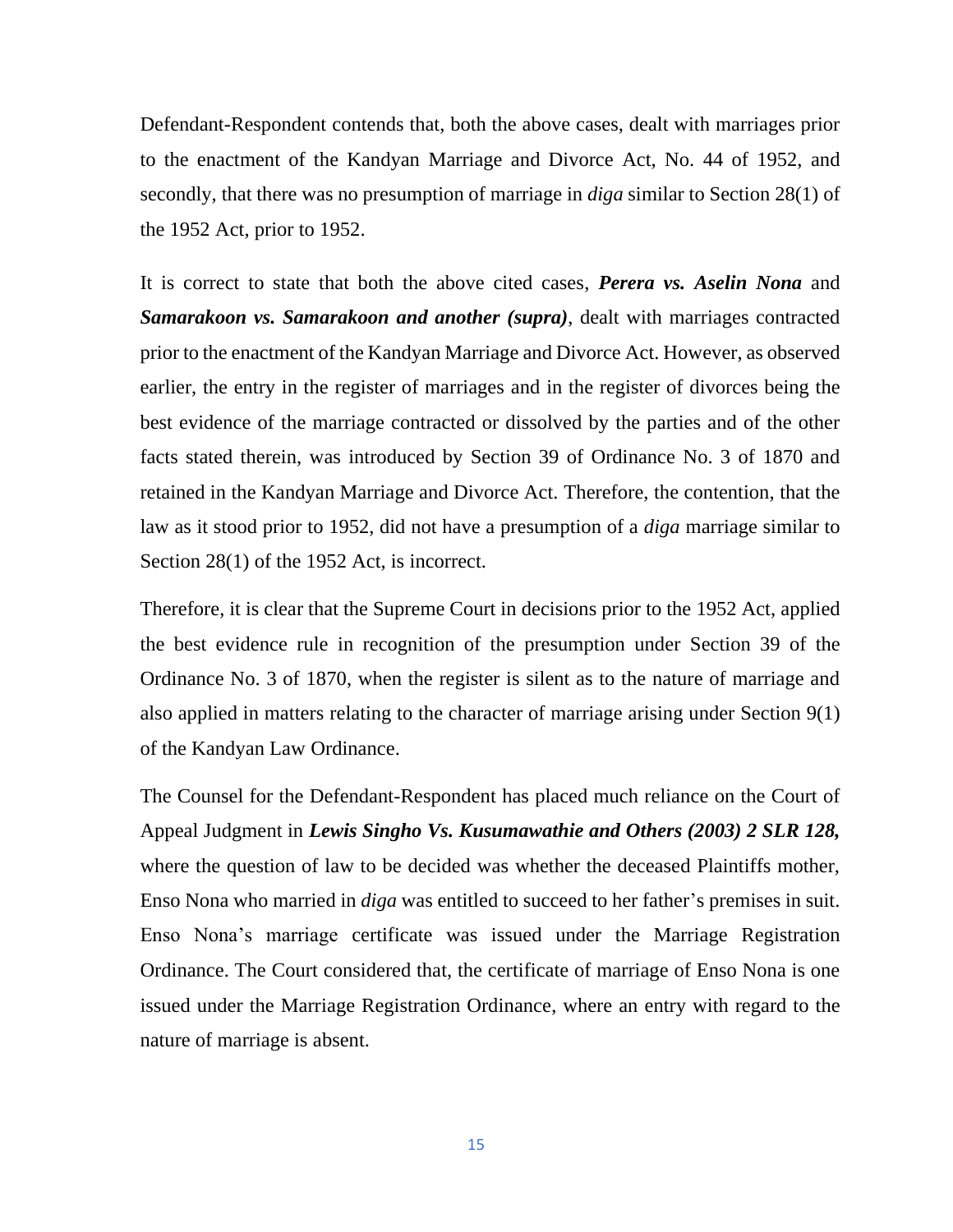In *Lewis Singho Vs. Kusumawathie and Others (supra),* the Court, prior to arriving at its decision considered the principle set out by Fredric Austin Hayley in his book on *"Treaties on the Laws and Customs of the Sinhalese"* at page 195, where it is stated that *"in the absence of an entry in the register specifying its nature, the marriage is presumed to be a diga one, until the contrary is proved".*

#### And the Court held,

*"where a party who is governed by the Marriage and Divorce (Kandyan) Act contracts a marriage under the Marriage Registration Ordinance, in the absence of an entry in the certificate of marriage with regard to the nature of the marriage contracted the presumption recognized under Section 28(1) of the Marriage and Divorce (Kandyan) Act would be applicable and such a marriage would be presumed to have been one of Diga until the contrary is proved."*

It is important to note that in the said case the Court considered the presumption recognized under Section 28(1) of the said Act, with the available evidence led in the proceedings of the District Court, and observed that *'there was no evidence led to the contrary'*. Therefore, it is clear that in *Lewis Singho Vs. Kusumawathie and Others (supra),* the Court prior to arriving at the said decision was mindful to consider matters relating to law, in accord with the available evidence.

In the case at hand, the Court of Appeal was correct in its recognition of Section 28(1) of the 1952 Act, however, in the circumstances where the parties did not precisely state the type of marriage intended by them, the Court considered the mandatory provisions contained in Section 9(1) of the Kandyan Law Ordinance, without due consideration to the necessary evidence led in proceedings to determine the nature of the marriage, in deciding whether Sujatha Tillakaratne forfeited her rights to paternal inheritance. Therefore, since the register of marriage is not conclusive of the intention in which the marriage was celebrated, in terms of Section 28(1), necessary evidence of the marriage should be taken into consideration applying the best evidence rule to decide whether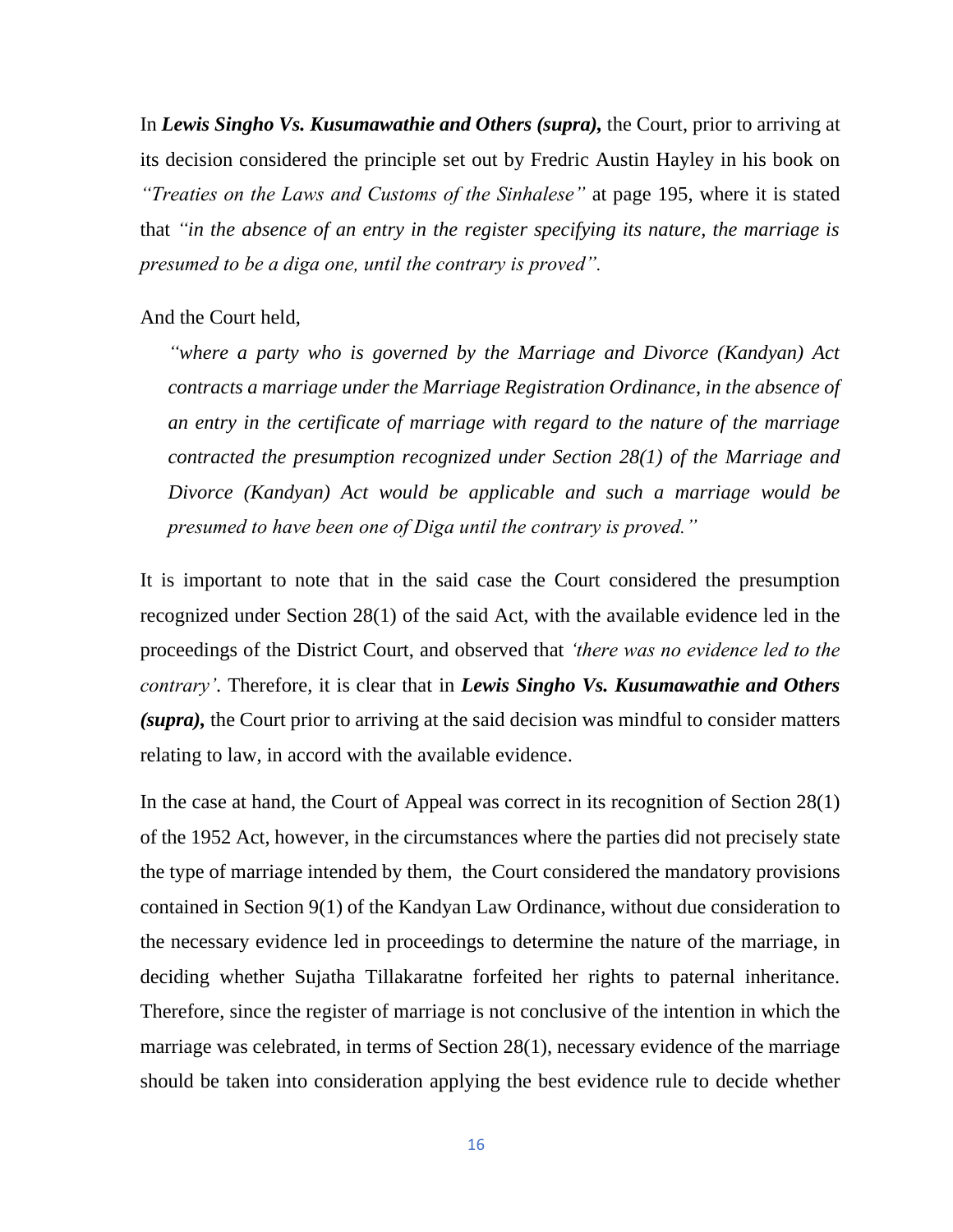the marriage was contracted in *diga* or in *binna*, and until such time, the marriage shall be presumed to have been contracted in *diga*, according to law.

It is the contention of the Defendant-Respondent that Sujatha Tillakaratne who married in *diga* was given a dowry by her father at marriage and was therefore not entitled to succeed to her father's estate. Therefore, the onus is on the Plaintiff-Appellant to rebut the Section 28(1) presumption and establish that the said Sujatha Tillakaratne contracted a marriage in *binna* and therefore, succeeded to her father's estate and was not disinherited.

Prior to consideration of evidence led in proceedings, I am mindful of the observations made by Windham J., in *King vs. Peter Nonis (1947) - 49 NLR 16***,** where a case is brought within the equitable exceptions of section 92 of the Evidence Ordinance, the Court was of the view that, "*It certainly does not, and never did, mean that no other direct evidence of the fact in dispute could be tendered. Its meaning is rather that the best evidence must be given of which the nature of the case permits."*

Both parties at the hearing and in their written submissions have drawn attention to the evidence to be considered when deciding on the nature of the marriage.

The Plaintiff-Appellant supports her claim to the property in question on the basis that a *diga* married women could later re-acquire the rights of a *binna* marriage on the following grounds,

- 1. Sujatha Tillakaratne after her marriage had lived in the mulgedara.
- 2. After her marriage her brother and sisters have acquiesced that she was entitled to paternal inheritance.

The learned Trial Judge, did not evaluated the evidence led before him in consideration of Section 28(1) of the 1952 Act, on the question whether Sujatha Tillakaratne married in *diga* or in *binna* or whether she inherited an undivided  $1/4<sup>th</sup>$  share in the corpus from her deceased father.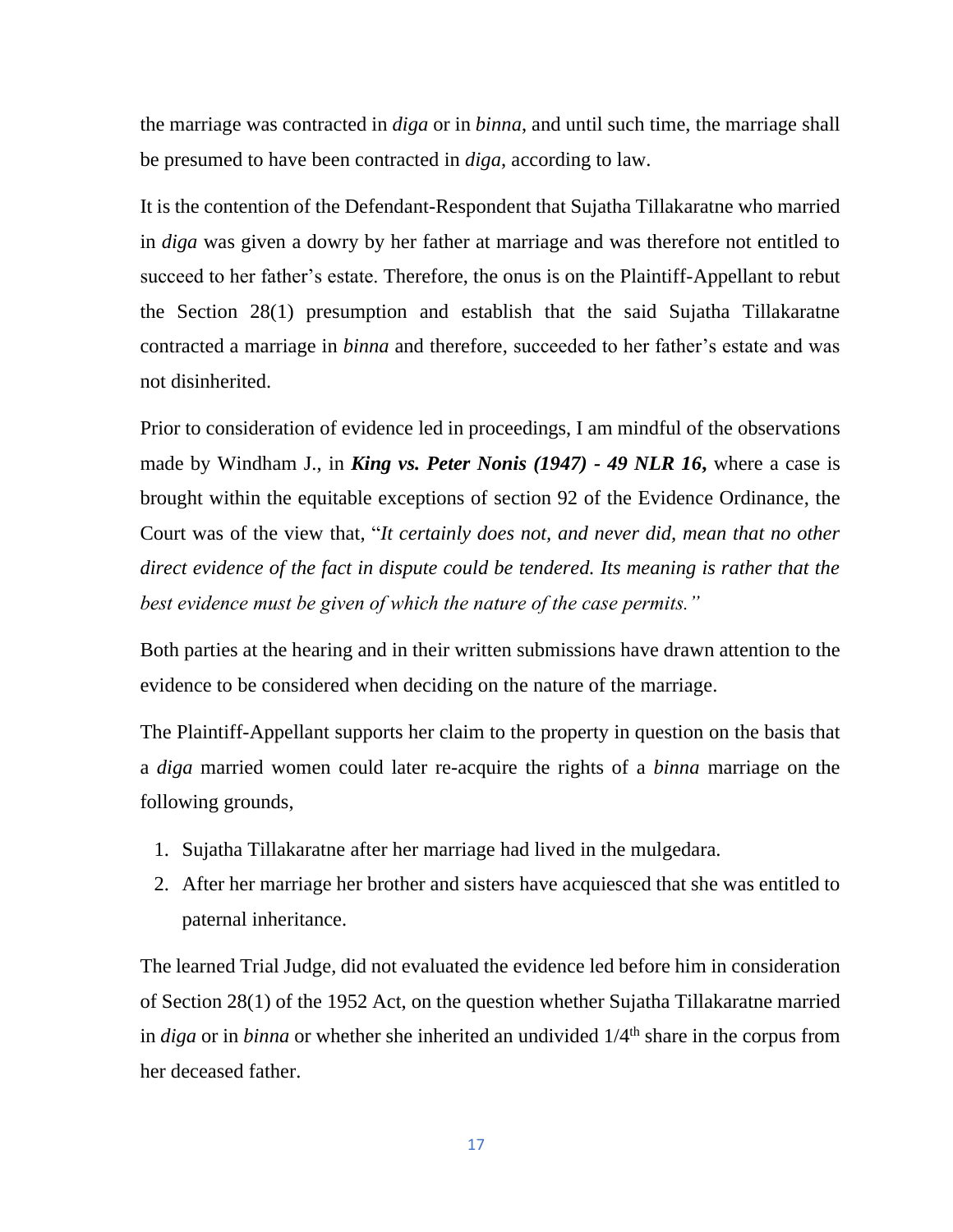*"Daughters, before marriage, or returning from a deega marriage, have an equal claim for maintenance from the shares of all their brothers --- that is to say, all the shares into which their parents' estate may have been divided."* (*Sawers' Digest of Kandyan Law at page 4*)

A *diga* married women could also establish the re-acquisition of *binna* rights, if the siblings of the women acquiesced in their right and permits her to possess the share of the land for a long period of time.

The first ground as stated above, is supported on the basis that it is established by evidence that Sujatha Tillakaratne after marriage lived in the mulgedara. The Plaintiff-Appellant relies on the electoral register to prove that she lived in her father's house after marriage. This is the only available evidence to be considered on re-acquisition of *binna* rights. The intention of the parties that the marriage was in *diga* or in *binna* or the necessary evidence required to establish that the father had intended a *binna* connection at the time of the registration of the marriage is not borne out in evidence. The position that Sujatha Tillakaratne after her marriage lived in the mulgedara for a period of time may be suggestive of the fact that she may have had a close link with the mulgedara, even after the marriage. But is that alone sufficient to establish *binna* rights?

In *Jayasinghe Vs. Kiribindu and Others (1997) 2 SLR 1 at page 66*, Dr. Amerasinghe J. observed that *"Kiribindu's case is that she did not forfeit her rights because she never left the mulgethara. As we have seen, residence is only evidence of the character of the marriage. It is not conclusive evidence".* Whilst agreeing with counsel that, *"none of the sources of Kandyan Law classify married women as those who lived in the mulgedara as opposed to those who left the mulgedara in referring their rights to the paternal inheritance"* emphasized the fact that *"a diga married women who remained in her father's house to render a most valuable and praiseworthy service, but that alone would not convert her diga marriage into a binna marriage".*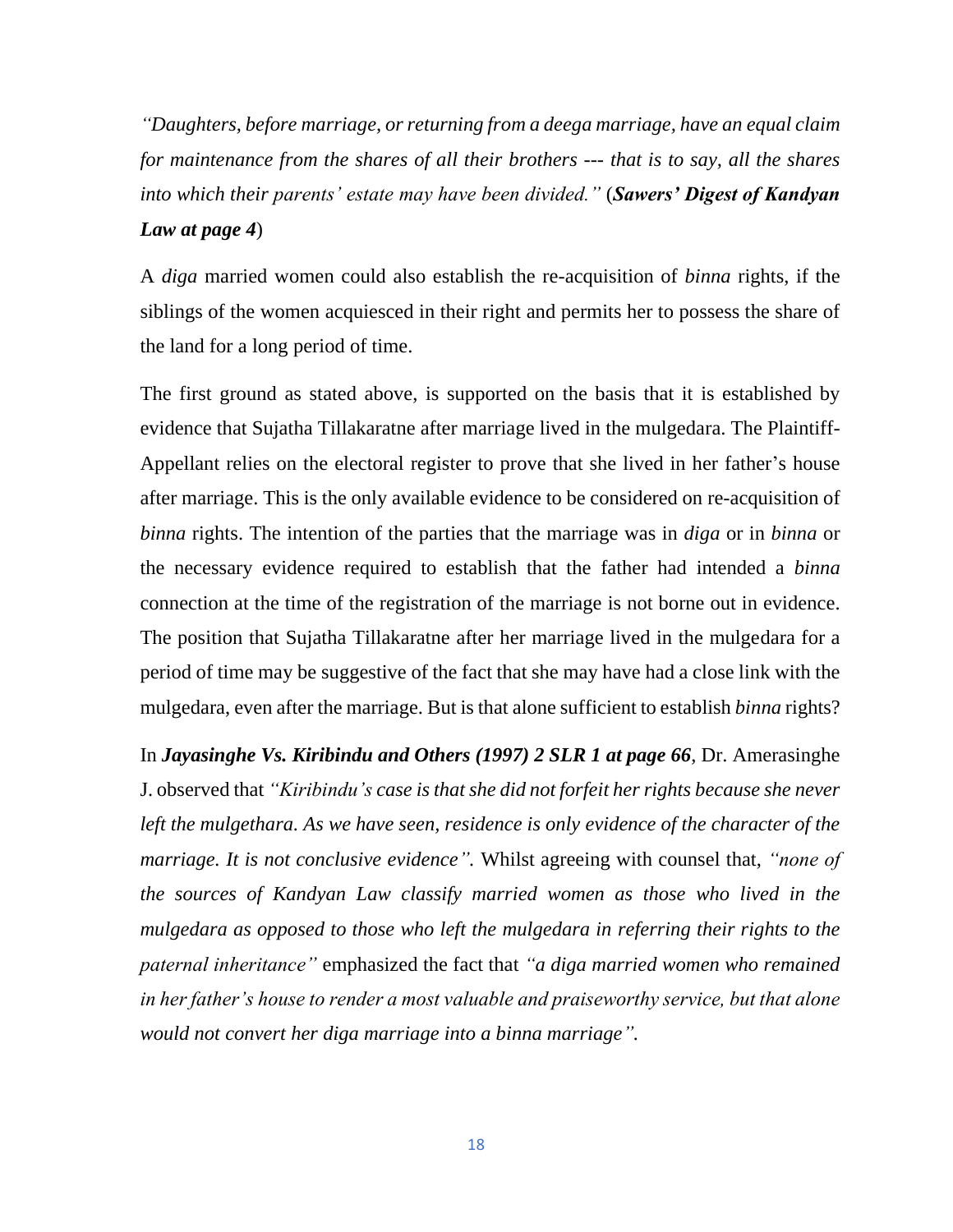In *Wickramasinghe vs. Robert Banda and others (2006) 1 SLR 246,* the Supreme Court observed that *"the legal position in regards to the property rights of a married daughter therefore it is quite clear and even if one were to consider the rights of a daughter who had returned from her diga husband's house, according to Hayley, such women does not ordinarily recover any right to inherit whether she returns before or after her father's death. The only exception to this position where she would be able to inherit, is that if she marries again in binna, with the consent of her parents."*

With reference to the dowry, he received upon marring the said Sujatha Tillakaratne, the 2nd Plaintiff-Appellant, the husband of Sujatha Tillakaratne, has given evidence in the following manner,

- පු දැන් තමාගේ පදිංචිය කොහේද?
- පි සුජාතා තිලකරත්නට දෑවැද්දට දීපු ගෙදර.
- පු ඒ ගෙදර තියෙන්නේ කොහේද?
- පි වෙරලුපෙ තැපැල් කන්තෝරුව ඉදිරිපිට.
- පු තමා විවාහවෙන අවස්ථාවේදී තමාට දෑවැද්දක් දුන්නාද?
- පි දෑවැද්ද කියලා මම බැලුවේ නැහැ. ඔප්පුවක් දුන්නා එයාගේ නමට ගේ ලියලා තිබෙනවා කියලා.
- පු තමන්ට තමුන්ගේ භාර්යාවට භාර්යාවගේ පියා විවාහ වෙන අවස්ථාවේදී දුන්නා වූ දෑවැද්ද එයයි?
- පි මම දැක්තේ නැහැ ඔප්පූව. ඔප්පූවක් දුන්නා. එය තමයි කියලා සිතුවා.
- පු තමා පදිංචි වෙලා ඉන්න එක ඔප්පුවෙන් දුන්නා කියලා දන්නවාද?
- පි දෑවැද්දට ඉස්සෙල්ලා ලියලා තිබුණ එකක්. ඒ ස්ථානයේ තමයි දැන් පදිංචි වෙලා ඉන්නේ.
- පි ඔව්.
- පු විවාහයට පෙර ද ඔප්පුව ලියලා තිබෙන්නේ?
- පි ඔව්. මම සිතන්නේ එහෙමයි. ගෙවල් සීමාවක් ආවා. ඉන්පසු වැඩි ඒවා දරුවන්ට ලිව්වා.

The above evidence will lay back any doubt, that Sujatha Tillakaratne was given a house as dowry by her father and as such having left the mulgedara, would have established a strong claim to reacquire her *binna* rights.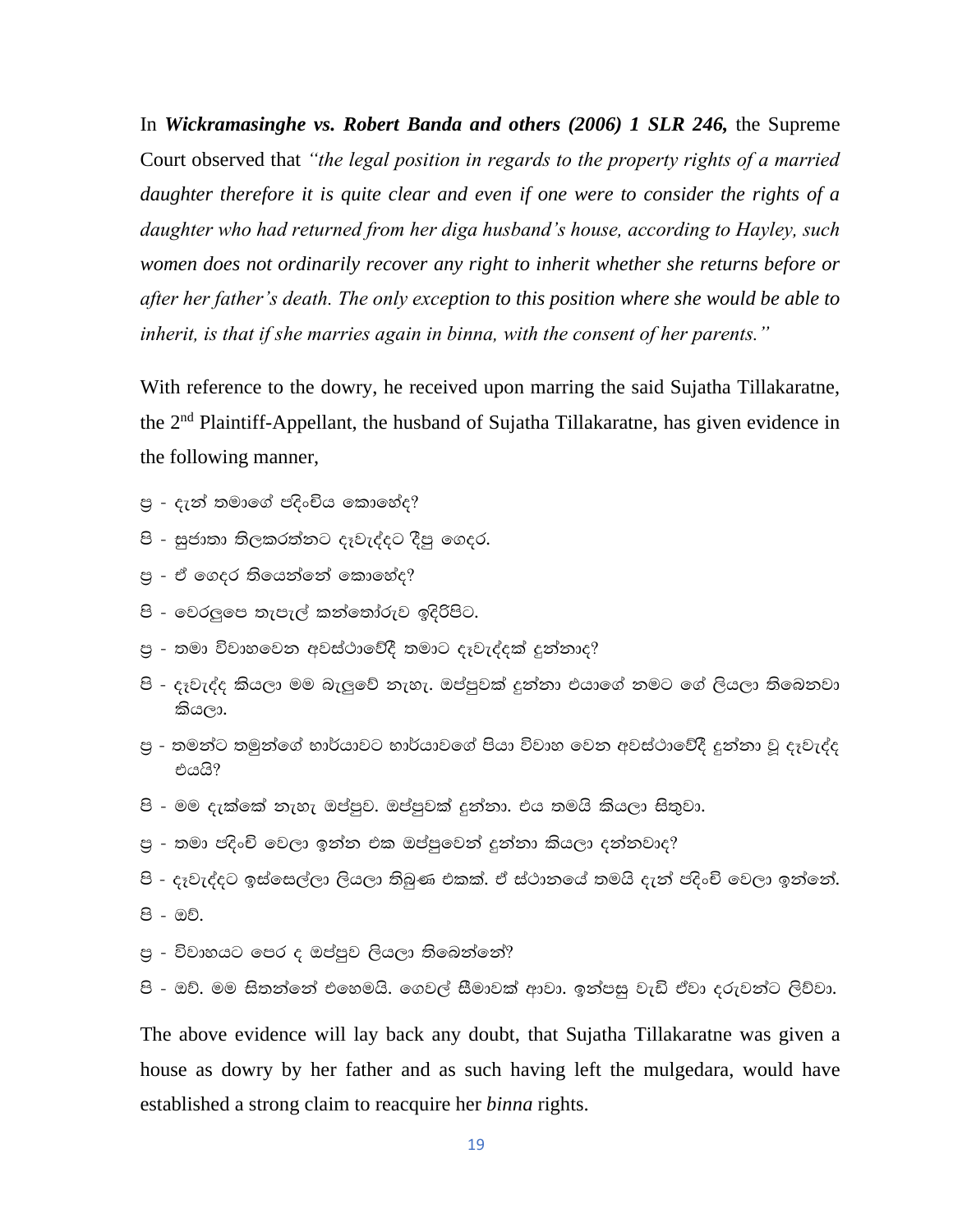The learned District Judge relied on case No. 5770/P, an uncontested Partition action, which held that the deceased Tillakaratne's four children were entitled to 1/12 share each to the corpus of the said action.

In paragraph 13 of the plaint the two sisters and the brother of Sujatha Tillakaratne denied any entitlement to Sujatha Tillakaratne when they stated that they were entitled to 1/3rd of the corpus to be partitioned. However, the learned Trial Judge decreed that the deceased Sujatha Tillakaratne's daughter Gayani Balasuriya, sisters and brother were entitled to 1/12 share each.

It is observed that the Partition Case No. 5770/P was instituted in 12/10/1983 and the Judgment was entered on 25/09/1991. The Defendant-Respondents were not parties to the said action. The decree was entered without a contest. The learned Trial Judge in that case did not analyze or investigate the devolution of title as required by law. It is also to be noted that the Defendant-Respondents title Deed No. 275 was attested on 14/12/1981.

In the circumstances, relying exclusively on the devolution of title decreed in the said case, as evidence to decide on the waiver or forfeiture of her rights, in my view, cannot be considered as conclusive evidence.

Accordingly, I have no hesitation to hold that the said Sujatha Tillakaratne who is presumed to have married in *diga* has not rebutted the presumption created under Section 28(1) of the 1952 Act, and therefore her marriage is presumed to be in diga.

Therefore, the Court of Appeal was correct in relying on the presumption recognized under Section 28(1) of the 1952 Act, to hold that 'Sujatha Tillakaratne who married under the General Marriage Ordinance was married in *diga* and thereby, forfeited her rights to paternal inheritance'.

Accordingly, the question of law set out in paragraph 9(ii) is answered in the negative.